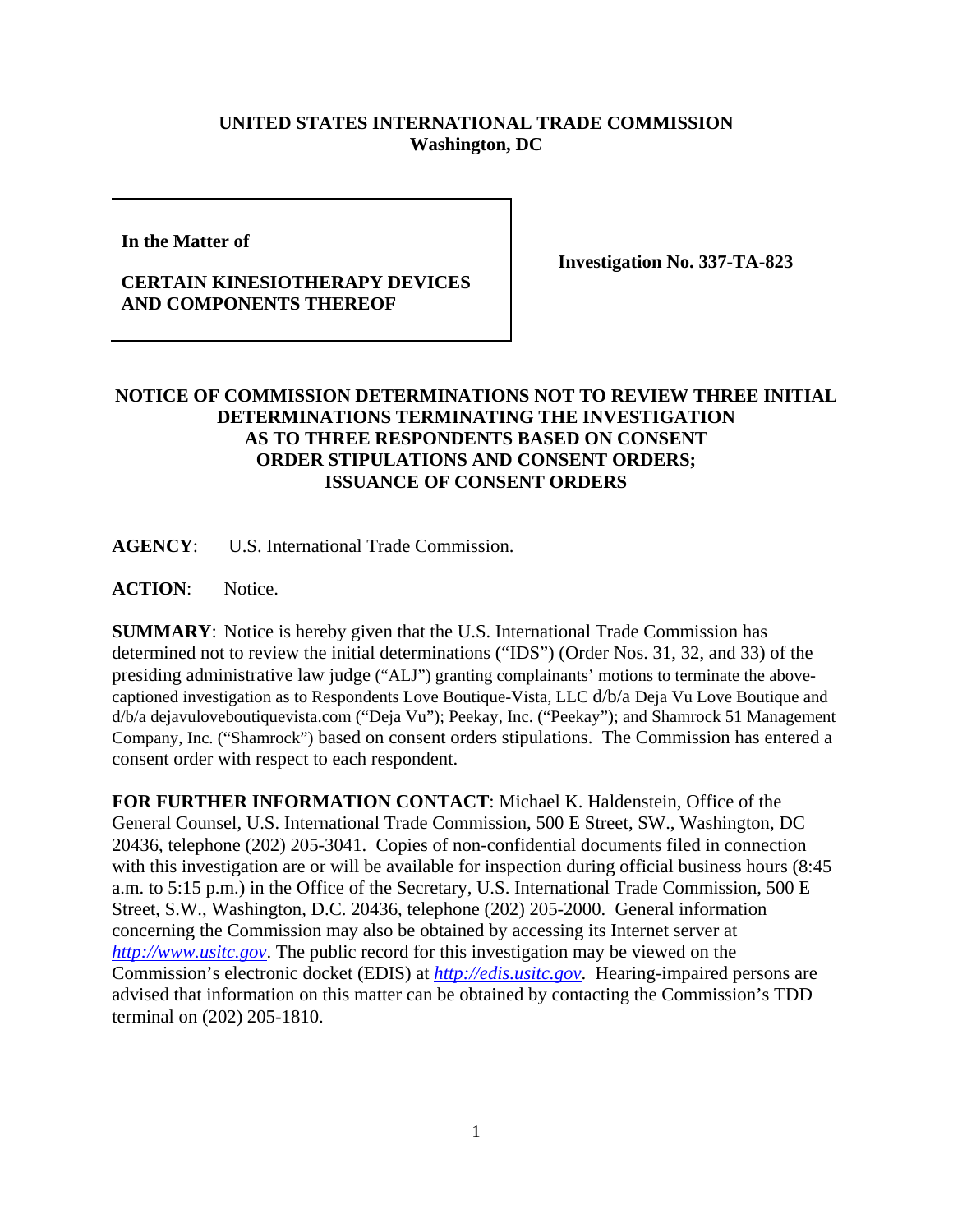**SUPPLEMENTARY INFORMATION:** The Commission instituted this investigation on January 10, 2012, based on a complaint filed by Standard Innovation Corporation of Ottawa, ON,

Canada and Standard Innovation (US) Corp. of Wilmington, Delaware (collectively, "Standard Innovation"). 77 *Fed. Reg.* 1504 (Jan. 10, 2012). The complaint alleged violations of section 337 of the Tariff Act of 1930 (19 U.S.C. § 1337) in the importation into the United States, the sale for importation, and the sale within the United States after importation of certain kinesiotherapy devices and components thereof by reason of infringement of various claims of United States Patent Nos. 7,931,605 and D605,779 ("the '779 patent"). The complaint named twenty-one business entities as respondents, several of which have since been terminated from the investigation based upon consent orders. The Commission also determined not to review an ID terminating the investigation with respect to the '779 patent.

 On June 29, 2012, Standard Innovation and Deja Vu filed a motion pursuant to Commission Rule  $210.2l(c)(1)(ii)$  to terminate the investigation as to Deja Vu based upon the entry of a consent order. Also on June 29, 2012, Standard Innovation filed a motion pursuant to Commission Rule  $210.2l(c)(1)(ii)$  to terminate the investigation as to Peekay based upon the entry of a consent order. On July 12, 2012, Standard Innovation and Shamrock filed a joint motion pursuant to Commission Rule  $210.2l(c)(1)(ii)$  to terminate the investigation as to Shamrock based upon the entry of a consent order. The three motions included proposed consent orders and consent order stipulations.

 The Commission investigative attorney supported the motions. Several other respondents opposed the three motions because the proposed consent orders included the '779 patent, yet the ALJ had issued an ID granting complainants' motion to withdraw the '779 patent from the investigation. They also contended that the consent orders will have a detrimental effect on the U.S. economy with respect to the accused products and will have a negative impact on consumers.

 On July 26, 2012, the ALJ issued the three subject IDs granting the motions pursuant to section 210.21(c)(3) of the Commission's Rules of Practice and Procedure (19 C.F.R. §  $210.21(c)(3)$ ). The ALJ found termination of the investigation as to Deja Vu, Peekay, and Shamrock would not impose any undue burden on the public interest. No petitions for review were filed. The Commission has determined not to review the IDs.

 On July 25, 2012, the Commission determined not to review the ID (Order No. 25) granting complainants' motion to withdraw the '779 patent from the investigation. The Commission has revised the consent orders to remove the references to the '779 patent.